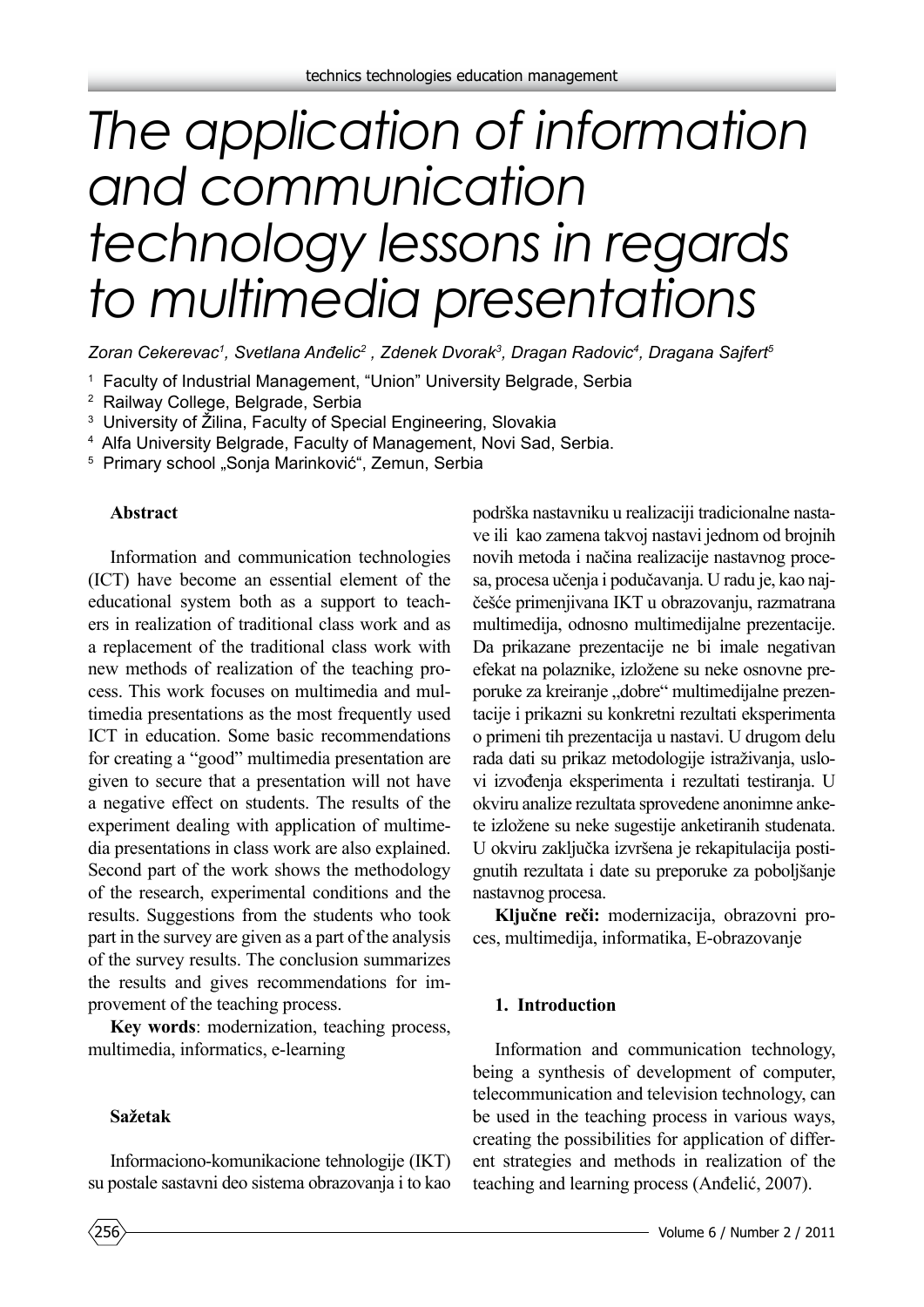One of the forms of application of ICT in teaching and learning processes is distance learning. Although heavily popularized in plans and analysis, this method has not yet been fully utilized in Serbia. There are several reasons for this, some of them being inadequate infrastructure, insufficient number of e-books, lack of trust in diplomas earned by distance learning and the problem of grading of student work.

There are various multimedia courses today, usually on CD or DVD. There are a large number of titles: from language courses, physics and history to work with text processors and so on. Multimedia courses are also becoming available from the Internet, which provides the users with up-todate data (Čekerevac, 2009).

Application of information and communication technologies is a very significant, useful and creative didactic device which can successfully be applied in education. This work will analyze the application of ICT in the field of utilization of multimedia presentations in the teaching process.

#### **2. The concept of modernization of the education process**

In order to make the education process as efficient as possible, it is necessary to have an overview of all participants in the process and their characteristics. In this case, those are students, participants in courses, as well as former and older students having in mind the importance of lifelong learning. This analysis focuses on students born after 1982. It was used the experimental method, and the analysis covered 200 students of the second year of studies. There was used twostage stratified sampling method. According to the results of the analysis, some of the common characteristics of these groups of students are:

- They have been using computers since the age of five, 72% of students;
- Computer games are considered the favorite form of entertainment and recreation, 82% of students;
- 86% have their own computer, and 25% own more than one computer;
- They use Internet:
	- $\circ$  In the past month, 96%
- Volume 6 / Number 2 / 2011
- 16 hours per week on average;
- 91% communicate with their teachers by e-mail;
- 95% use email to communicate with their friends;
- 100% have Internet access from faculty/ college, and 18% use it;
- 59% like Internet more than telephone;
- They feel they use Internet more easily than their teachers;
- They feel that technology is not adequately used in teaching process.

In Serbia, in the year 2010, 50.4% of the households have at least one computer (in EU 71%). 89.3% of the Serbian households own one computer, and 8.2% two computers. 39% of households is connected to Internet (in EU 65%). 45.9% of the population use Internet, and 72.3% of this number use Internet every day. These numbers are similar to those in other countries of the region. The only country that significantly differs in percentage of Internet users is Slovenia, with 62% in both categories (Vukmirović&Pavlović&Šutić, 2010).

In order to make the education process as efficient as possible, it is necessary to have an overview of all participants in the process and their characteristics. In this case, those are students, participants in courses, as well as former and older students having in mind the importance of life-long learning. This analysis focuses on students born after 1988. It was used the experimental method, and the analysis covered 200 students of the second year of study.

The role of teacher in traditional teaching process is reduced to lecturing (presenting information), and control of knowledge through tests and exams. In such a system, the teacher is the main subject of the learning process, and the participants are the objects (Branković, 2003). The teaching process is focused on memorizing the information, which is one of the simplest and least requiring mind functions. This position makes the students feel passive and slows down their progress and development. One of the main reasons for poor efficiency of the learning process is poor communication in the process. During 4/5 of the class the information flows from the teacher towards the students, and there is very little commu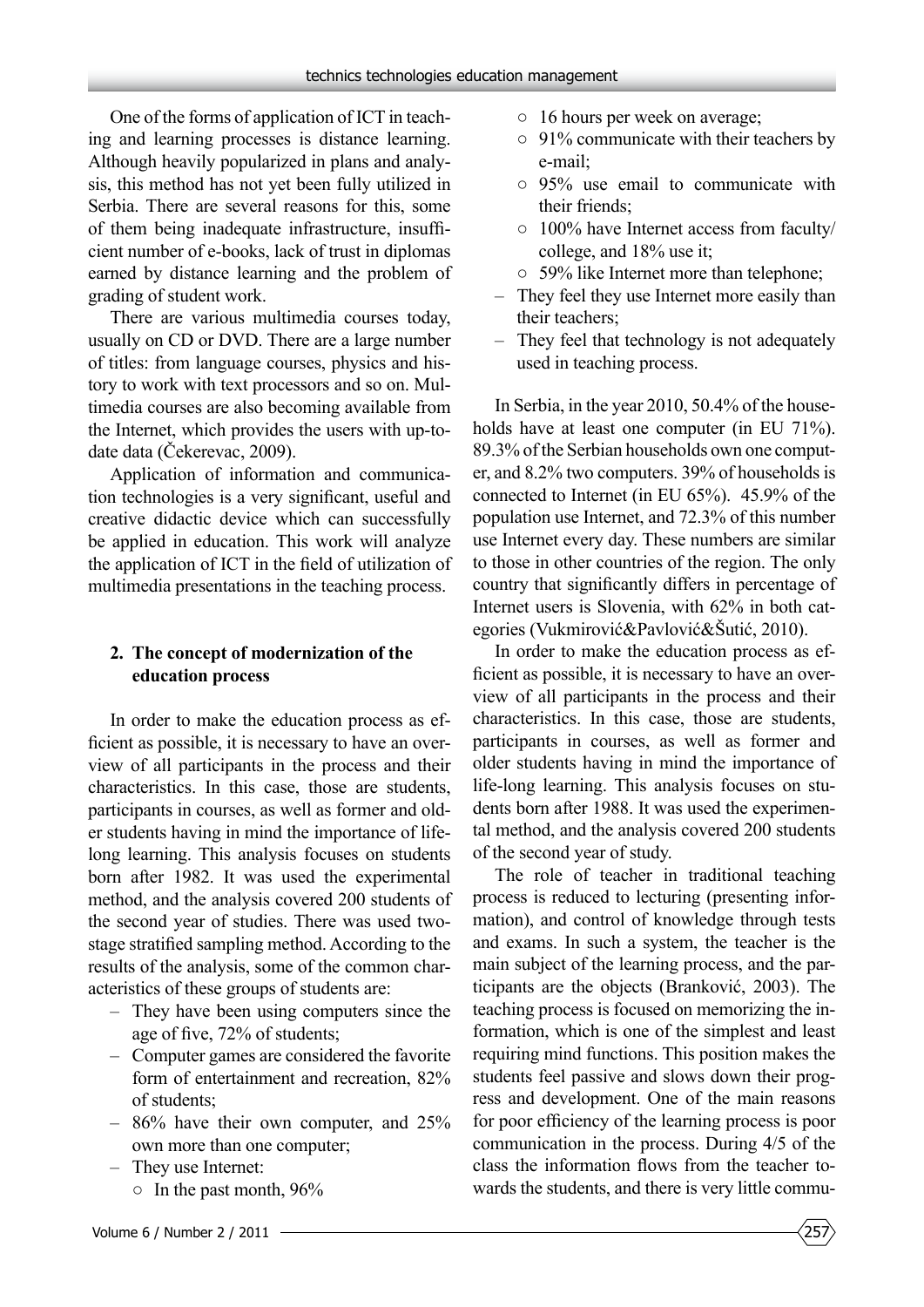nication in the opposite direction. There is almost no horizontal communication, where students exchange information among themselves.

In traditional teaching, the frontal model of work where equal content is presented to, by the level of prior knowledge, unequal participants prevails. This kind of teaching is not differentiated and individualized. It does not take in consideration capabilities, interests and needs of different students. It aims towards the average student, and it is usually too dynamic for those with little prior knowledge and too slow for the ones with prior knowledge, which makes it unsuitable for both groups. Since the feedback is usually left out, sporadic testing of student's work is the basis for the evaluation of knowledge. This kind of testing however is not reliable when it comes to evaluation of student's progress, evaluation of teacher's work and improvement of the teaching process.

The new teaching paradigm is learner-centered, and its scheme is given on picture 1. The student is "positioned" in the center, while the teaching resources (covering place, time and the way of learning) are around them. Everything is focused on the student, and all the relevant factors are covered by a single term – the teaching resources (people, knowledge, technology, media, organizations…).



*Picture 1. The shift from a traditional teaching paradigm to the newly advanced one (Anđelić, 2007)*

The student is the central subject of the process, which means that the methods of work and teaching, communication, evaluation, feedback and whole interaction are designed according to student's interests and capabilities.

The teacher is becoming an adviser, guide and motivator of the students in the process of acquiring knowledge and developing the ability to think critically, act creatively, understand and solve problems and apply their knowledge. The main goal of education is not only to have students memorize the facts, but to prepare students for further education and development. Modernized approach to high education is realized through technological means such as Internet and intranet, along with technological control of the educational process itself.

This way of work has enabled interactive learning during the lectures. Instead of listening to traditional lectures and do standard class work, the students are given opportunity to prepare for lectures and mutually discuss everything that they find unclear. This approach results in student's switching from passive to interactive learning.

Interactive (cooperative) learning is realized in different models(Vlahović, 2000):

- Student-student
- Student-teacher
- In small or big groups, as well as in plenary work with all course participants
- On different levels of complexity
- In exemplary teaching, programmed teaching, and different kinds of developing teaching (discovering, problem teaching, interactive teaching student-computer)

One of the characteristics of cooperative teaching is that everybody teaches everybody and that the roles of the participants change during work. The teacher acts from background, guiding and motivating the students to be active, efficient and effective. The goals of this type of learning is development of communication and cooperation, tolerance and democratic relations, responsibility, free speech, mutual trust, team work and socialization.

Efficiency of the teaching process is measured by the use of time and energy of teacher and students on working on a subject. The teaching that enables the maximum of reliable and long lasting knowledge with minimal use of time and energy is the most efficient. (Vilotijević, 2001)

# **3. Multimedia in teaching process**

# **3.1. Dale's pyramid**

Dale (Dale, 1946, 1954, 1969.) and some other researchers (J.D., 2006) found that people remember: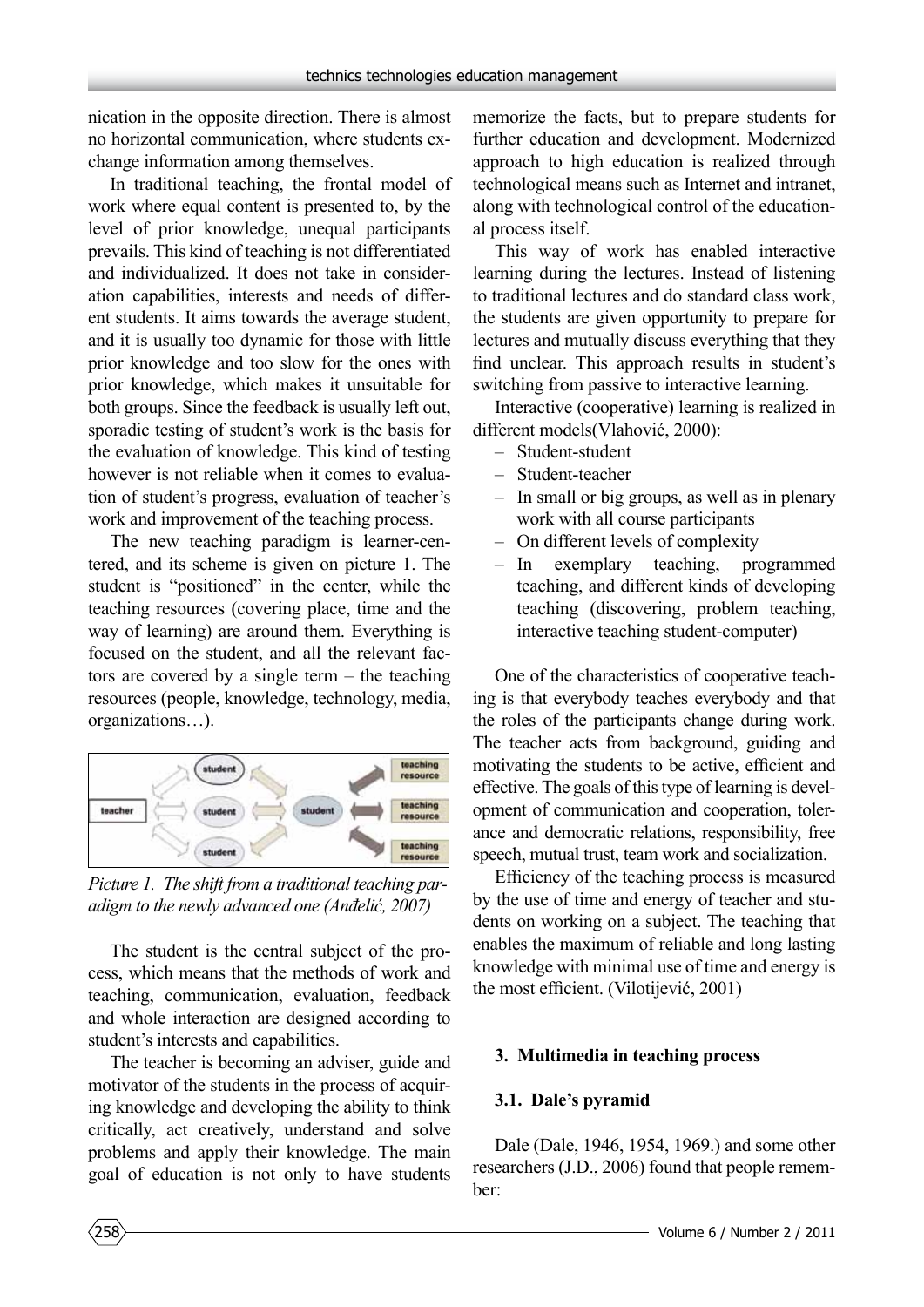- only 10% of what they read
- 20% of what they hear
- 30% of what they see
- 50% of what they simultaneously see and hear (watching pictures, acts or demonstrations)
- 70% of what they say (drama, role playing, reading/writing about an issue)
- 90% of what they do (doing something for real, accomplishing specific goals, searching for a solution)



*Picture 2. Dale's pyramid of experience (Hartopp, 2000)*

These data show that students can remember only 20% of what they hear. Therefore, we come to a logical conclusion that the traditional way of lecturing is not adequate. The lectures should be organized in a way that will simultaneously activate different senses for perception of new data and information.

#### **3.2 Multimedia and E-learning**

The word multimedia is often used inadequately. Many believe that it means the use of electronic media in the educational process. The correct use of the word multimedia is use of the word when speaking about information that has multiple meanings. This kind of information uses

different media, and simultaneous use of different senses is necessary for its perception. Multimedia is a method of presentation of information through application of digital media.

*Multimedia elements* are various forms of monomedial writing and they have their place in many fields, from web pages to program packages for playing and studying. Modern technologies use human visual and hearing capabilities to establish interaction.

Multimedial flow of information is intensive and in terms of manifestation and transmission routes diverse and simultaneous flow of information between the performer and the participants in the event. Multimedial informational system in interactive communication with the user simultaneously uses various forms of information: text, graphics, animation, still or motion pictures, music and speech.(J.D., 2006)

Multimedial technology covers input/output units for automatic gathering of data from the environment, such as video camera, microphone, scanner etc. They generate multimedia entities: video, audio, pictures and so on.

One of the main goals of the application of multimedia is to give the opportunity for interaction with the source of information in a manner that is most suitable for the consumer.(J.D., 2006)

Multimedial teaching requires dynamic, active and direct teaching concepts. Video technology offers many advantages: it increases the productivity of the teacher, encourages participative style of teaching, promotes and optimizes the highest ideals for improvement of education. In global and open virtual space, the teacher passes on his main role to the students, and becomes a guide through the teaching process and a navigator in the ocean of information.

Materials with visual, audio, audio-visual, and multimedia content can be used very efficiently in E-learning. *Visual content* can be in form of text, drawing, graphics, models, scale models etc. *Audio content* can be oral lecturing, musical background, different sounds and sound effects. *Audio-visual content* combines the named elements, most frequently in form of TV show, film, or video. Multimedial content combines all these and computers, CD, DVD and the Internet are used for reproduction and storage.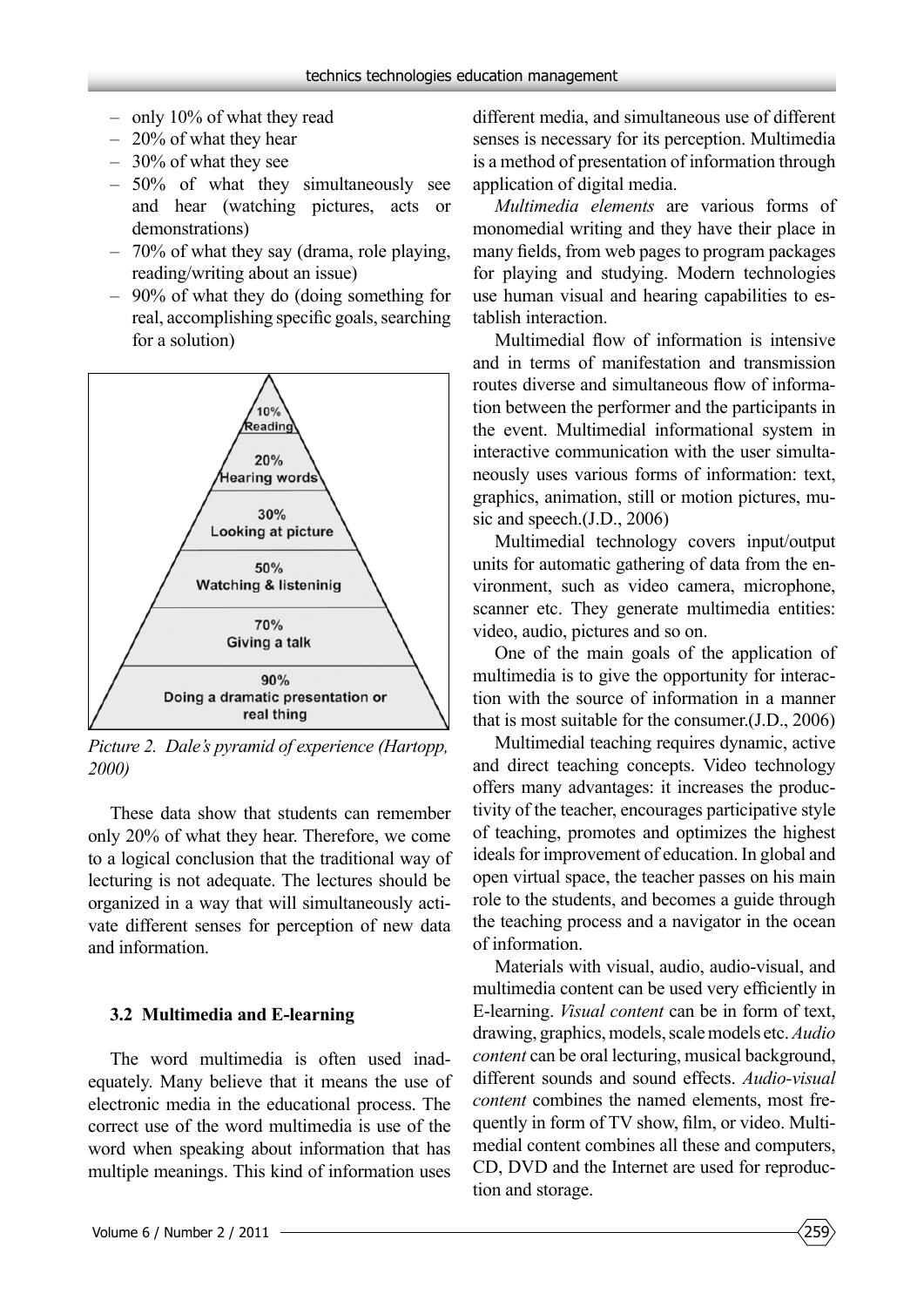In order to successfully use the multimedia elements in education it is necessary to know what kinds of those elements are suitable for individual students. Each student has specifically developed intelligence and unique experience, and the type of learning that is most suitable for him/her is also specific. (Anđelić, 2007)

It is neither recommended nor necessary for textbooks made for traditional lecturing to be merely reproduced on the computer screen. Success of the multimedia class work requires a new digital language that combines technology and pedagogy, mutually enriching dynamic synthesis that evolves in favor of new ways of teaching and lecturing. The teacher has to master the level of knowledge that will allow them to design the multimedial material in the best possible way and at the same time be the support to the students so that they can overcome the technological barriers.

#### **3.3 Recommendations for design of multimedia presentations**

Educational content for multimedia presentations should be prepared according to the following principles(J.D., 2010):

- *Interesting and useful text* with examples, short exercises and quizzes;
- *Comprehensible content* with adequate explanations of less familiar and new elements
- Visualization of content of complex nature through graphs, schemes, models etc.
- *Dividing content into "chunks"* that are most suitable for presentation on computer screen
- *Interactive work with "chunks"* and other pedagogical elements for adoption of educational content
- Content should be well organized and presented clearly
- *Use of animation, simulation, sound and video* and video recording of the lecture when possible

Attractiveness and understandability of the course are the main indicators of its quality. The way of expression during a course needs to be adapted to

specific conditions of the educational environment and the capabilities of the student. Having in mind that every science has its own signs and symbols and its own language, the author of the course has to adapt the language of science to the student. A text is understandable if the language it is written on is adapted to the user (vocabulary, new and abstract terminology, the length and structure of the sentences), if the idea of the text is clear, if the text is well structured and divided into smaller, easily read parts and if it is concise.

The basic principles for creating multimedia presentations are(Svetlana Anđelić, 2008):

- Clear colors have advantage over mixed colors
- Use of three colors is optimal
- HTML documents should not be too long or too short (user can "get lost" in a large number of small documents)
- A balance between text and other elements should be found when working on development of hypermedia application
- A presentation that looks perfect from the esthetic side, but is empty in content and does not

Characteristics of good and bad design are shown in Table 1.

|                               | Table 1. Characteristics of good and bad design |
|-------------------------------|-------------------------------------------------|
| $(An\ddot{\theta}elic, 2007)$ |                                                 |

| <b>Good design</b>                       | <b>Bad design</b>                    |  |
|------------------------------------------|--------------------------------------|--|
| Interactive                              | Passive                              |  |
| Non linear                               | Linear                               |  |
| Easy to use graphic<br>interface         | Confusing interface                  |  |
| <b>Structured lectures</b>               | No structure                         |  |
| Use of multimedia                        | Text prevails                        |  |
| Pays attention to<br>educational details | Does not pay attention<br>on details |  |
| Pays attention to<br>technical details   | Does not pay attention<br>to details |  |

The following recommendations can help create a presentation that is easy to read (J.D., 2008):

– *Font* – clear and simple fonts should be used; some of the suitable fonts are Ariel, Vedrana and Tahoma; Italic font should be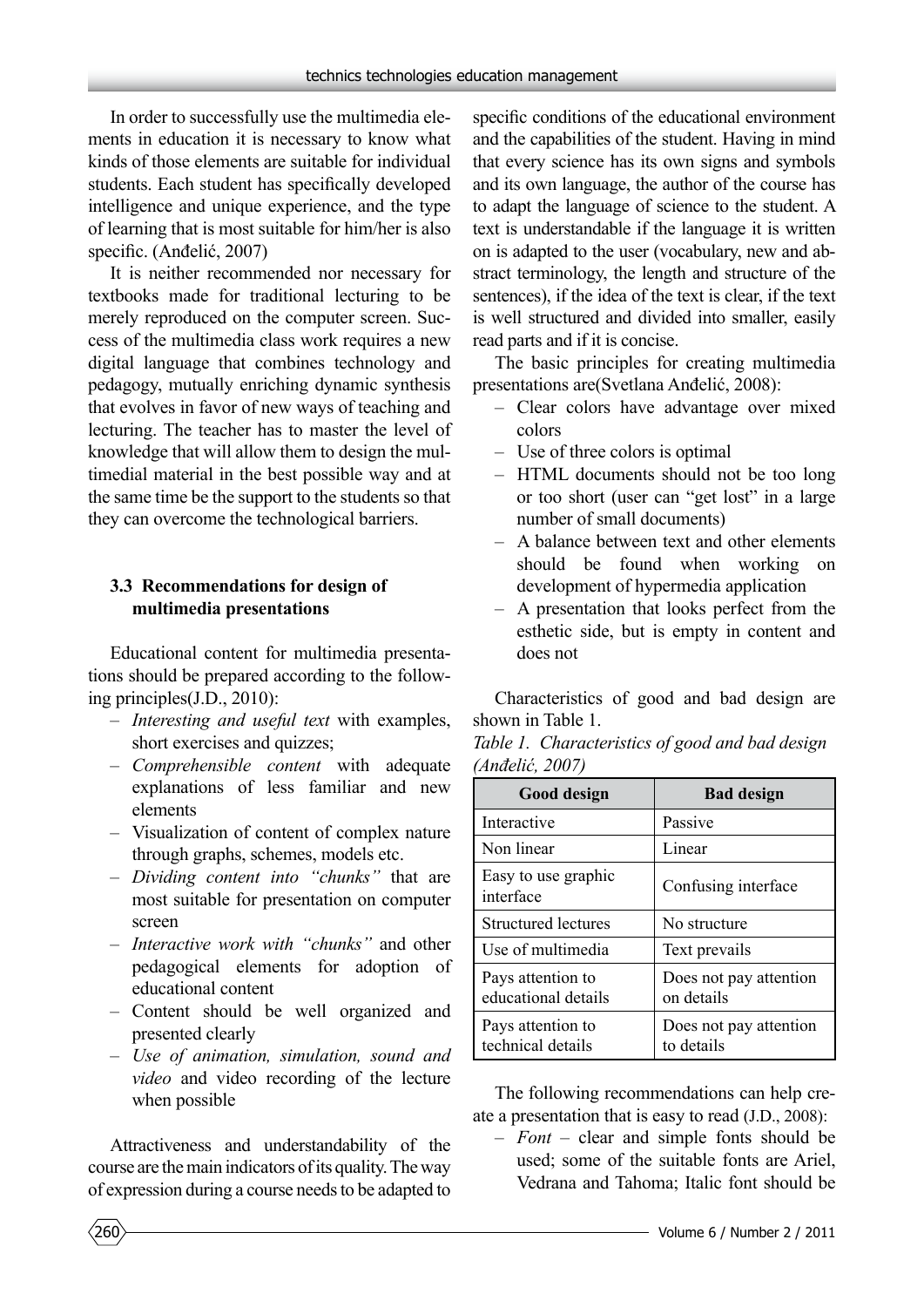used instead of Bold or Underline options; long texts and scrolling are not desirable

- *Font size* the recommended font size is 18 to 36. The font size is adequate if a printed slide set on the floor can be read by a person standing above it.
- *Big letters* Big and small letters should be combined; text written only in caps can be hard to read
- *Colors* It is a good idea to use blue color as the background color and yellow and white for the text. Red is too strong and black is hard to read on a dark background. If a video projector is used, it should be checked how the colors look on the projected presentation, since the projected picture can differ from the original
- *Page layout* use of horizontal (landscape) layout is recommended
- *Amount of content –* each page should contain only the minimum of information. Usual structure is up to 6 lines of text with five words in each line. If the slide is too complicated and complex, the student will pay too much attention to the slide and not listen to the lecturer.
- *Special effects –* sound effects and animation should be avoided for the reasons mentioned above
- *A good presentation does not change slides automatically!* There is a simple reason for his – it is almost impossible to synchronize the automatic change of slides with the communication between the lecturer and different students

No presentation can match the taste of every student, but the guidelines should be followed in order to keep the students focused and to enable the transfer of the message.

## **4. Research results**

## **4.1 Experiment overview**

The experiment was conducted at the Railway College in Belgrade, Serbia. Two hundred participants in the experiment were students of the second year of studies at the Informatics departments of Railway College, who attend the class Object programming  $-$  C++. The sample was divided in two groups: the experimental group and the control group. Students were divided in the groups by the index number, and the size of the sample was conditioned by the overall number of the students attending the class.

Before the beginning of the experiment, students were introduced to the procedure and the purpose of the experiment. Students were also given a brief description of the experiment in written form.

There are three parts of the experiment:

- 1. In the first part of the experiment a lesson titled "Use of programs for detection of logical errors" was presented to the groups. The experimental group was presented the lecture through multimedia presentation, while the control group attended the traditional model of the lecture. The multimedia presentations were created in Macromedia Flash and presents an animation of the computer screen where the programs for error detection were started, along with adequate voice comments. Both lectures were around 30 minutes long.
- 2. Second part of the class consisted of:
	- Test of knowledge (with goal to evaluate the amount of content learned) and
	- Filling the survey form (with goal to get feedback from the students and recommendations for application of multimedia presentations in teaching)
- 3. Third part consisted of doing the same test from the second part, but 15 days later. Students were not informed about the second testing, which was supposed to prevent them from preparing for it.

## **4.2 Test results**

Test of knowledge aims to measure the level of knowledge from the field of object oriented programming (C++). The test is anonymous and consists of 14 questions regarding the content taught in class under the name "Use of computers for detection of logical errors". At the beginning of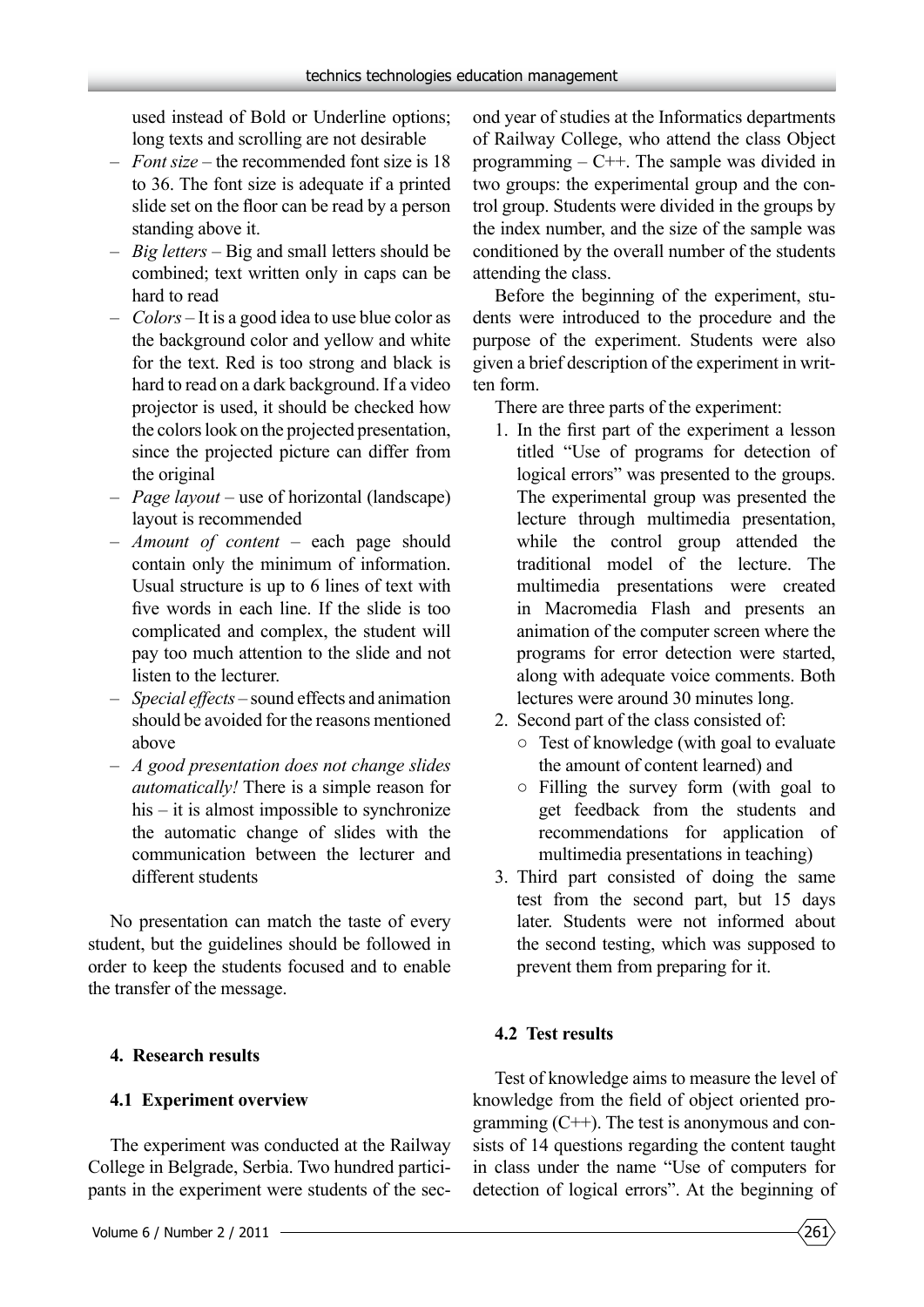the test the students were informed that the results of the test would not affect their grades. Students were given 30 minutes to do the test. Both groups had to answer the same questions.

The test consisted of different types of questions. Students were expected to answer each question in a certain manner:

- Fill-in-the-blank (6 questions)
- Multiple choice one correct answer (6 questions)
- Multiple choice multiple correct answers (1 question)
- Connect the functional symbols from left column with matching meanings in right column

The questions that were answered correctly by the biggest number of students were the multiple choice questions with one correct answer (71.67%). The questions with smallest number of correct responses were fill-in-the-blank questions (64.17%). This outcome is understandable, since recognition of learned content is the first level of knowledge adoption. The questions where students were expected to fill in the blanks required a higher level of knowledge. (Table 2)

*Table 2. Percentage of correct responses to different types of questions*

| <b>Content presentation</b><br><b>Types of questions</b> | Multimedia | <b>Traditional</b><br>way |
|----------------------------------------------------------|------------|---------------------------|
| Multiple choice – one<br>correct answer                  | 77.78%     | 62.50%                    |
| Fill-in-the-blank                                        | 61.11%     | 68.75%                    |
| Visual memorizing<br>(questions 5 and 11)                | 95.83%     | 70.83%                    |

It is interesting that with multiple choice questions such as:

- "The red dot before a line of code marks Break Point?" and
- "Line of code where program execution is stopped is marked with one of the following arrows:"

Where visual memorizing is required, the experimental group gave a bigger number of correct answers (95.83%) than the control group (70.83%). (Table 2)

Each test was evaluated individually, and the percentage of adopted knowledge was evaluated for each student. Average values were calculated for each group, in order to determine the differences.

Positive effect of application of multimedia can be seen in the fact that the level of adopted knowledge in the group that used multimedia presentation during the lecture was 71.00%, while the group of students who listened to the traditional style lecture had 66.67%. (Table 3)

**Content presentation** Multimedia Traditional Test Results **way** First testing after the lecture -  $\begin{vmatrix} 71.00\% \\ 21.00\% \end{vmatrix}$  66.67% Second testing after 15 days -  $\begin{vmatrix} 67.33\% & 66.67\% \end{vmatrix}$ 

*Table 3. Percentage of adopted content*

The test was repeated after 15 days, and the results were slightly different. The percentage of memorized content decreased in the group that used multimedia (67.33%), while it remained on the same level in the other group (66.67%). (Chart 3)

It can be seen that the students who used multimedia presentation in class work showed significantly better results in the first testing (Graph 3.), and that they still performed better on the repeated test. The decrease in percentage of memorized content demonstrated in the second test just proves the Latin saying: *Repetitio est mater studiorum*. The impression from the presentation has been covered by other impressions during the following days and the knowledge stocked in the cache memory of the brain has gone away due to the lack of use. It can be expected that it would require less effort to maintain the knowledge for a student from the experimental group than for a control group student to expand the knowledge. Therefore, the overall results of the work would be better with the students from the group that used the multimedia presentation. Besides the mentioned, it should be kept in mind that the students are more used to the traditional way of learning due to their prior experience in education, and that learning with use of multimedia is still a relatively new thing for many of them. It is possible that the results will improve as students are becoming more familiar with the new learning conditions.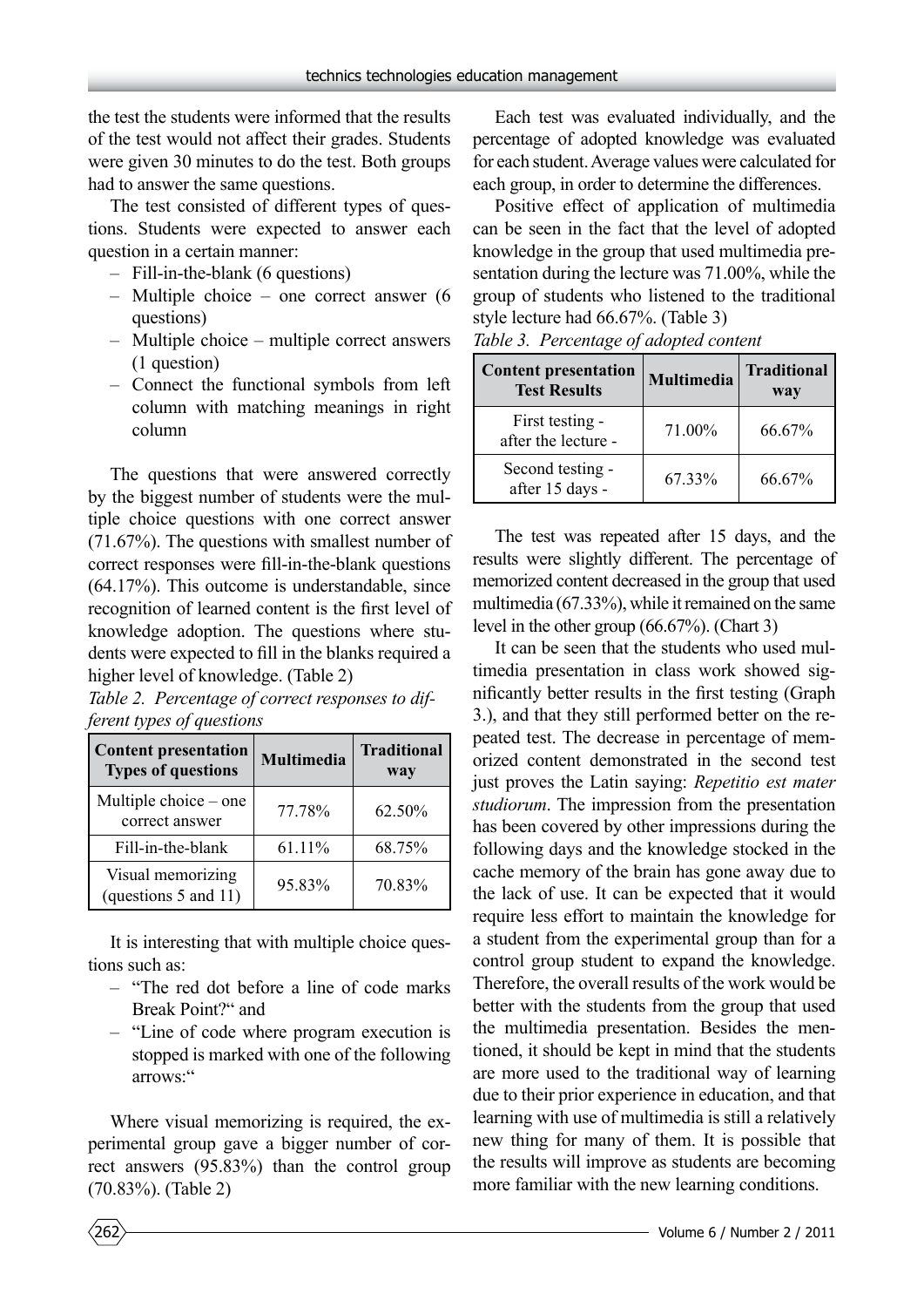

*Figure 3. The adoption of materials exhibited*

## **4.3 Results of the survey on application of multimedia in class work**

After the first test, the students anonymously filled in a questionnaire. The questions in the questionnaire dealt with the use of multimedia presentations in class work. The questions were supposed to give an insight in thoughts and suggestions of the students. Both groups filled in the questionnaire. Students were told that the questionnaire was anonymous. The students were given 10 minutes to fill in the questionnaire.

The questionnaire consisted of six questions, four of them being essay questions. First two questions were general, and regarded the overall number of courses taken and the number of courses that used multimedia presentations in class work.



*Picture 4. Ways of organization of teaching in Railway College - Belgrade*

The students had taken 27 courses at the time of survey. They responded that professors used mul-

timedia presentations in only 8 courses, which is 29.63% of all courses taken up to that point (Graph 4). In 85.00% cases (of the number of classes that used multimedia presentations), MS Power Point presentations with text, animations and graphics were used.

When asked whether they liked the presentations that were used in their courses, 80.00% of the student answered that they did, as shown on graph 5. Students explained their answers as follows:

- The presentations draw their attention, and they help them maintain focus on lecture;
- They are dynamic, and not monotonous;
- They are concise and focused on the most important elements of the lecture;
- They address different senses, which results in the better picture of the presented content;
- The content of the lecture is easier to memorize, especially when pictures associated with the text are included;
- Presentations contain material that is needed for the preparation of the exam.



*Picture 5. Answers to the question: "Do you like shown multimedia presentations?"*

Students who said they did not like the presentations gave the following explanations:

- Insufficient participation of the students
- Professor reads the text from the presentation, often very fast, the lecture is monotonous, students cannot focus on the lecture and the information is hard to memorize.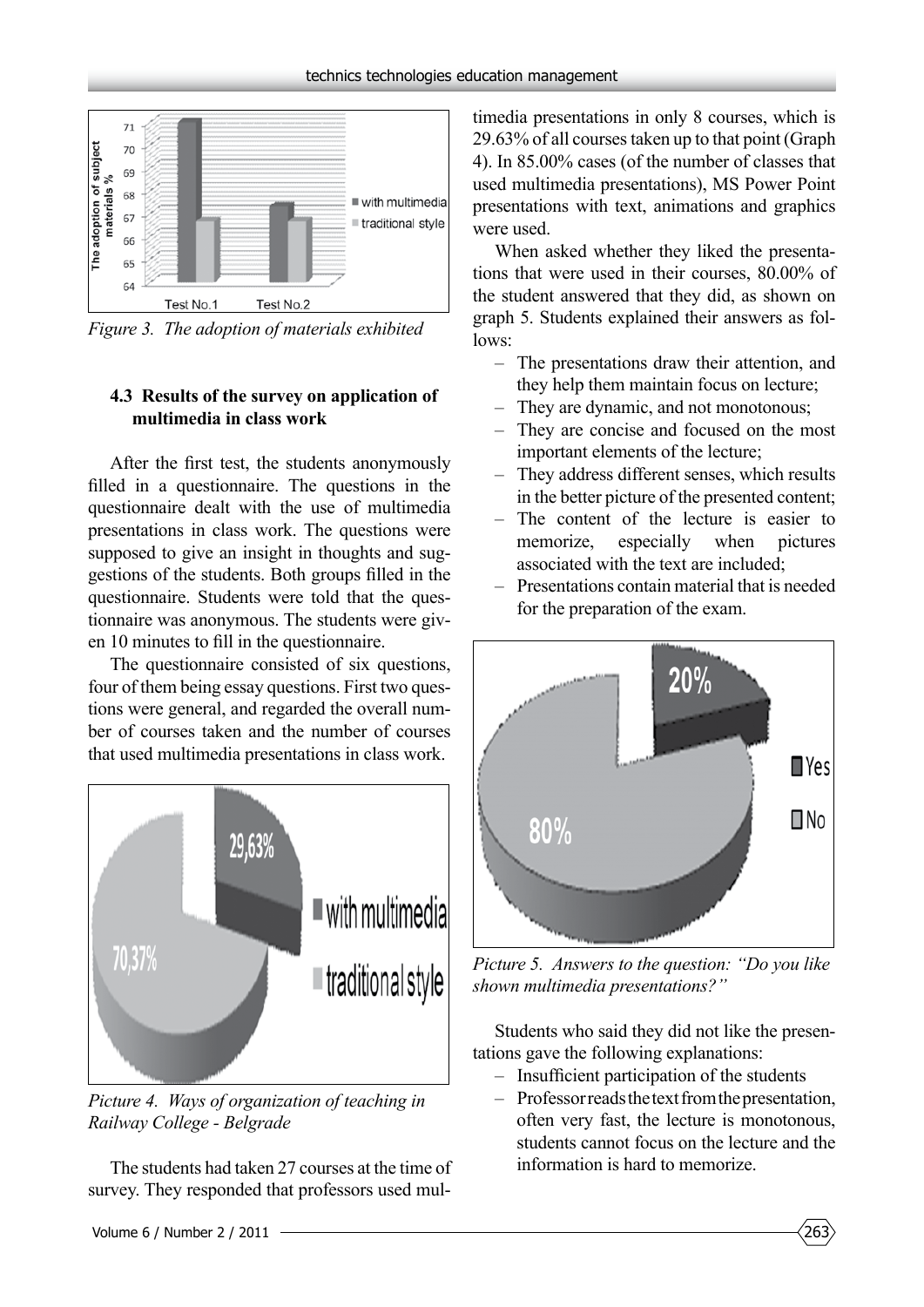In the last question of the questionnaire, the students were supposed to write their suggestions for improvement of the class and lab work. Some of the suggestions were:

- More multimedia presentations with animation should be used
- Students should be engaged in group projects in order to practice team work
- More lab work and more practical experience
- Tests of knowledge should be more frequent

#### **5. Conclusions**

Present time, so called *the age of information*, is characterized by a high pace of changes and big speed of everyday life. With estimation that around 85% of today's jobs requires additional education, the need for permanent learning is emphasized. One of the possibilities suitable for the new environment is E-learning as a new concept of education.

Information and communication technologies have become a part of the educational system as support to the lecturers, as well as a replacement for the traditional way of lecturing. There is constant progress in the field of multimedia, computer networking and program engineering. This has enabled development of a new generation of learning systems based on use of computers.

The results of the survey show that less than 30% of lecturers use multimedia in their lectures, which is a low percentage for XXI century and the age of information. Unfortunately, even the lecturers who use multimedia presentations mostly use them inadequately, and further education in this field is necessary.

The sample is relative, since the experiment was conducted in a school that ranks high by the amount of computers and related equipment.

The survey has determined that the level of adoption of knowledge is temporarily increased when multimedia presentations are used (71.00%), but that repetition is needed to prevent the reduction of adopted material (67.33% after 15 days).

This experiment and the results of similar experiments lead to conclusion that advantages of proper use of multimedia are undeniable, both from the aspect of motivation of students and the aspect of knowledge adoption.

The goal of this work to contribute to the quality of realization of the learning process in educational institutions is fulfilled because the work shows lecturers, pedagogues, psychologists and all other participants in the educational process in what direction programs of realization of the teaching process should be developed and corrected in order to make the best use of the information and communication technologies.

#### **References**

- *1. Anđelić, S. (2007). New Approaches to Learning Through Applying Modern ICT. International Scientific Conference UNITECH' 07. Gabrovo, Bulgaria: UNITECH.*
- *2. Anđelić, S. (2007). Savremene informacionokomunikacione tehnologije u obrazovanju - Magistarski rad [Modern information and communication technologies in education - master's thesis]. Beograd: FON.*
- *3. Vukmirović, D., & Pavlović, K., & Šutić, V. (2010). Usage of Information and Communication Technologies in the Republic of Serbia, 2010. http:// webrzs.stat.gov.rs/axd/en/dokumenti/ict/2010/ ICT2010e.pdf*
- *4. Anđelić, S., Kasalica, S., & Vujačić, G. (2007). The application of modern information-communication technologies in education at Railway College in Belgrade. Academic journal Mechanic, Transport, Communications , XI 42-46.*
- *5. Čekerevac, Z. (2009). Internet tehnologije i Internet poslovanje [Internet Technologies and Internet Bussiness]. Kruševac, Serbia: FIM ICIM+.*
- *6. Dale, E. (1946, 1954, 1969.). Audio-visual methods in teaching. New York: Dryden Press.*
- *7. Hartopp, B., & Farrell, S. (2000). New didactic media in teaching. Interaktivno učenje II , 18-24.*
- *8. J.D. (2008, 12 04). CARNet . Retrieved 01 23, 2010, from CARNet - Videokonferencije - Videokonferencije: http://www.carnet.hr/videokonferencije*
- *9. J.D. (2006, 08 25). CARNet. Retrieved 01 23, 2010, from Izrada multimedijalnih elemenata i njihova prilagodba za www: http://www.carnet. hr/referalni/obrazovni/imme/mmelem.html*